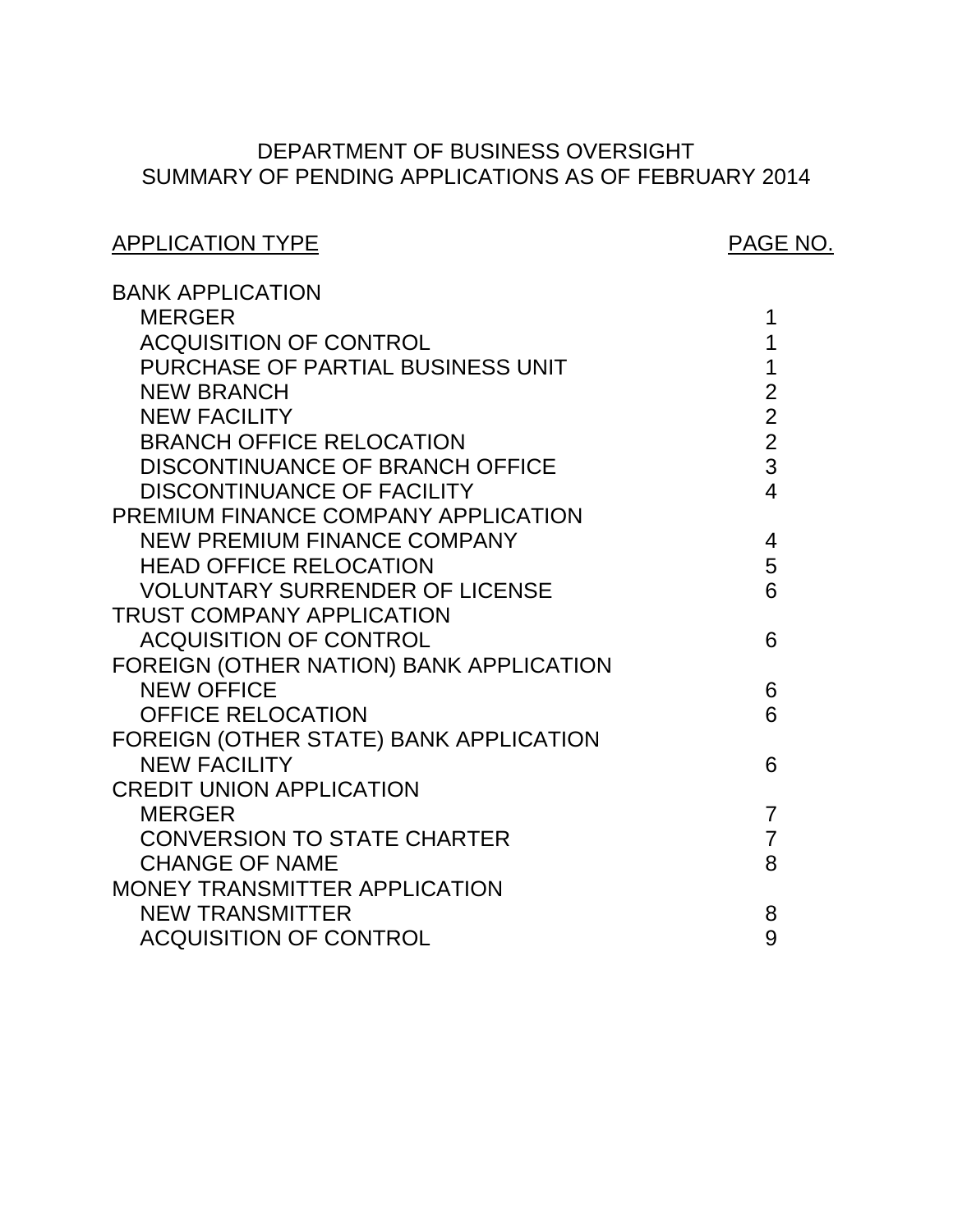#### <span id="page-1-0"></span>**MERGER**

## **Approved: 2 Effected: 1**

 THE BILTMORE BANK OF ARIZONA, Phoenix, Arizona, to merge with and into, GRANDPOINT BANK, Los Angeles Filed: 12/2/13 Approved: 1/28/14

 CAPITALSOURCE BANK, Los Angeles, to merge with and into, PACIFIC WESTERN BANK, Los Angeles Filed: 9/12/13 Approved: 12/17/13

 MISSION COMMUNITY BANK, San Luis Obispo, to merge with and into, HERITAGE OAKS BANK, Paso Robles Filed: 11/21/13 Approved: 2/18/14 Effected: 2/28/14

# **ACQUISITION OF CONTROL**

# **Filed: 1 Approved: 1**

 CARPENTER BANK PARTNERS, INC., CCFW, INC. DBA CARPENTER & CARPENTER COMMUNITY BANCFUND-A, L.P. AND CARPENTER COMMUNITY BANCFUND-CA, L.P., to acquire control of HERITAGE OAKS BANCORP and HERITAGE OAKS BANK COMPANY, CARPENTER FUND MANAGER GP, LLC, CARPENTER FUND MANAGEMENT COMPANY, LLC, CARPENTER COMMUNITY BANCFUND L.P., Filed: 2/6/14 Approved: 2/18/14

 REDWOOD EQUITY PARTNERS, INC., to acquire control of AMERICA CALIFORNIA BANK Filed: 1/23/14

#### **PURCHASE OF PARTIAL BUSINESS UNIT**

#### **Filed: 1**

 Americas United Bank, Glendale, to acquire the Lancaster branch of Silvergate Bank, La Jolla Filed: 1/29/14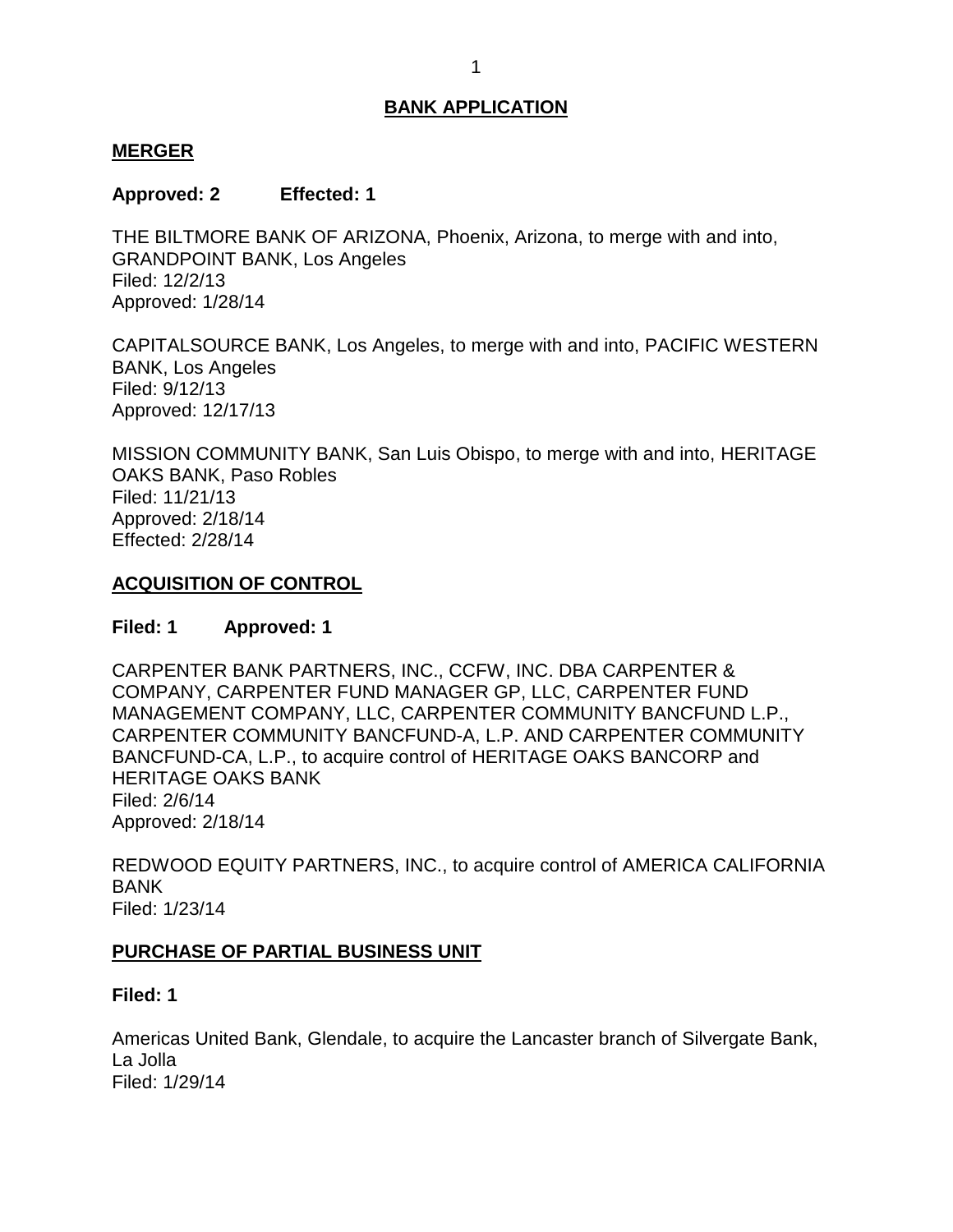#### <span id="page-2-0"></span>**NEW BRANCH**

#### **No Objection: 2 Opened: 1**

 FARMERS & MERCHANTS BANK OF CENTRAL CALIFORNIA #2 Park Plaza, Suite 175, Irvine, Orange County No Objection: 11/25/13

 FARMERS & MERCHANTS BANK OF CENTRAL CALIFORNIA 1521 N. Carpenter Road, Building G, Modesto, Stanislaus County No Objection: 11/25/13

 SCOTT VALLEY BANK 590 Ygnacio Valley Road, Walnut Creek, Contra Costa County Opened: 2/18/14

#### **NEW FACILITY**

#### **Opened: 2**

 FRESNO FIRST BANK 919 Reserve Drive, Roseville, Placer County Opened: 2/1/14

 FRIENDLY HILLS BANK 15615 Alton Parkway, Irvine, Orange County Opened: 2/3/14

#### **BRANCH OFFICE RELOCATION**

#### **Effected: 4**

 From 808 South Western Avenue, to 998 South Western Avenue, Los Angeles, Los BBCN BANK Angeles County Effected: 1/6/14

 CALIFORNIA BANK & TRUST From 11752 El Camino Real, to 11375 El Camino Real, San Diego, San Diego County Effected: 2/3/14

 HERITAGE OAKS BANK From 1276 Tamson Street, to 2255 Main Street, Cambria, San Luis Obispo County No Objection: 9/26/13 Effected: 2/10/14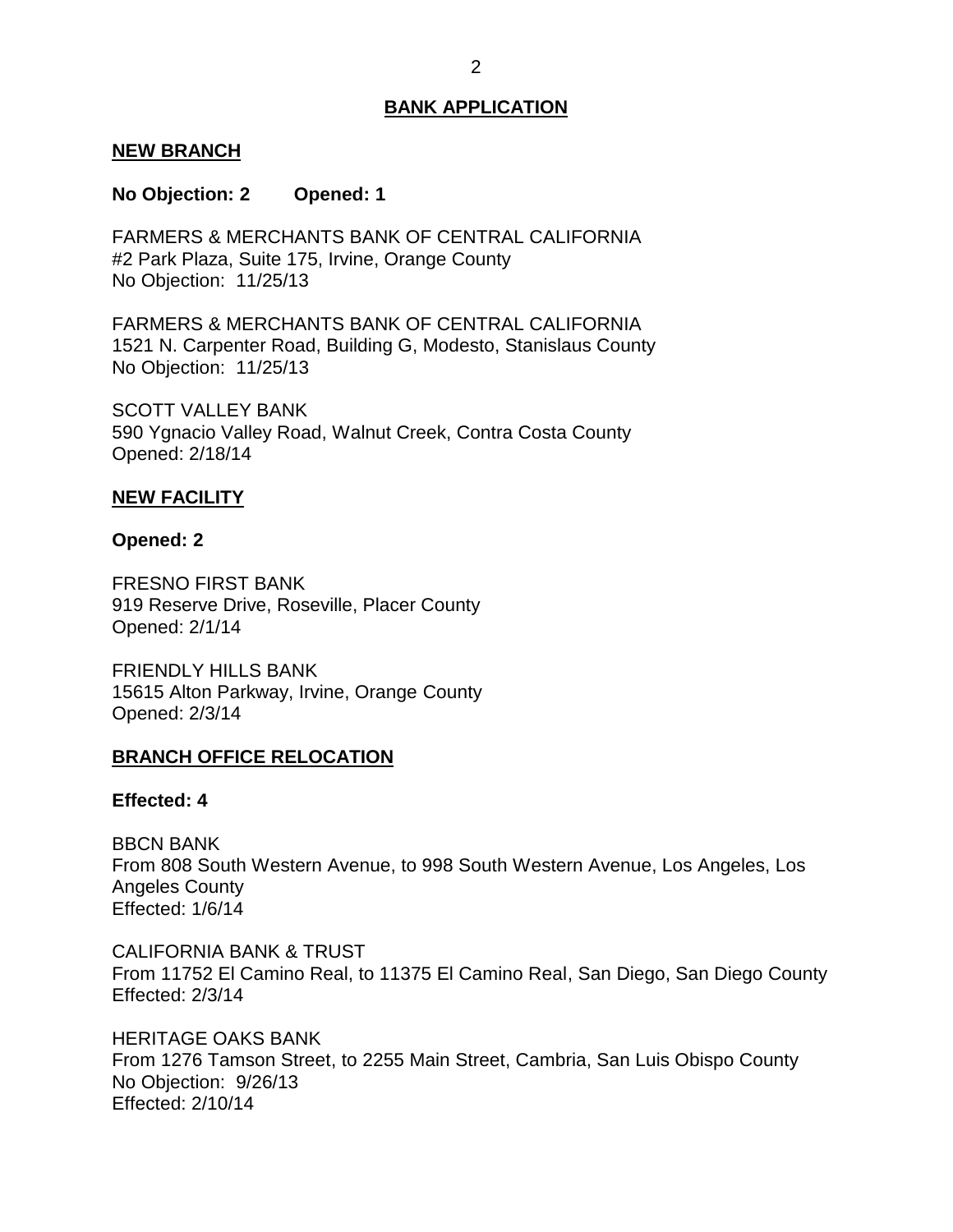### <span id="page-3-0"></span>**BRANCH OFFICE RELOCATION (Continued)**

 From 1333 S. Pacific Coast Highway, to 1715 Via El Prado, Redondo Beach, Los OPUS BANK Angeles County Effected: 2/24/14

### **DISCONTINUANCE OF BRANCH OFFICE**

### **No Objection: 20 Discontinued: 3**

 BANK OF THE ORIENT 2851 East Manoa Road, Honolulu, Honolulu County, Hawaii No Objection: 11/25/13 Discontinued: 2/25/14

### BBCN BANK

- 3581 El Camino Real, Santa Clara, Santa Clara County
- 21080 Golden Spring Drive, Diamond Bar, Los Angeles County
- 31217 Pacific Highway South, Federal Way, King County, Washington
- 1155 N. 130<sup>th</sup> Street, Seattle, King County, Washington

No Objection: 6/19/13

 CITIZENS BUSINESS BANK 3439 Brookside Road, Stockton, San Joaquin County No Objection: 11/8/13

 12022 Dunia Road, Victorville, San Bernardino County EAST WEST BANK No Objection: 8/30/13 Discontinued: 2/3/14

#### EAST WEST BANK

- 2000 Van Ness, San Francisco, San Francisco County
- 17530 E. Colima Road, Rowland Heights, Los Angeles County
- 43 E. 3rd Avenue, San Mateo, San Mateo County
- 15345 Culver Drive, Irvine, Orange County
- 3212 N. Jupiter Road, Garland, Dallas County, Texas
- 6588 Corporate Drive, Houston, Harris County, Texas No Objection: 1/27/14

 FARMERS & MERCHANTS BANK OF CENTRAL CALIFORNIA 901 N. Carpenter Road, Modesto, Stanislaus County No Objection: 11/25/13

 157 North McDowell Boulevard, Petaluma, Sonoma County FIRST COMMUNITY BANK No Objection: 1/24/14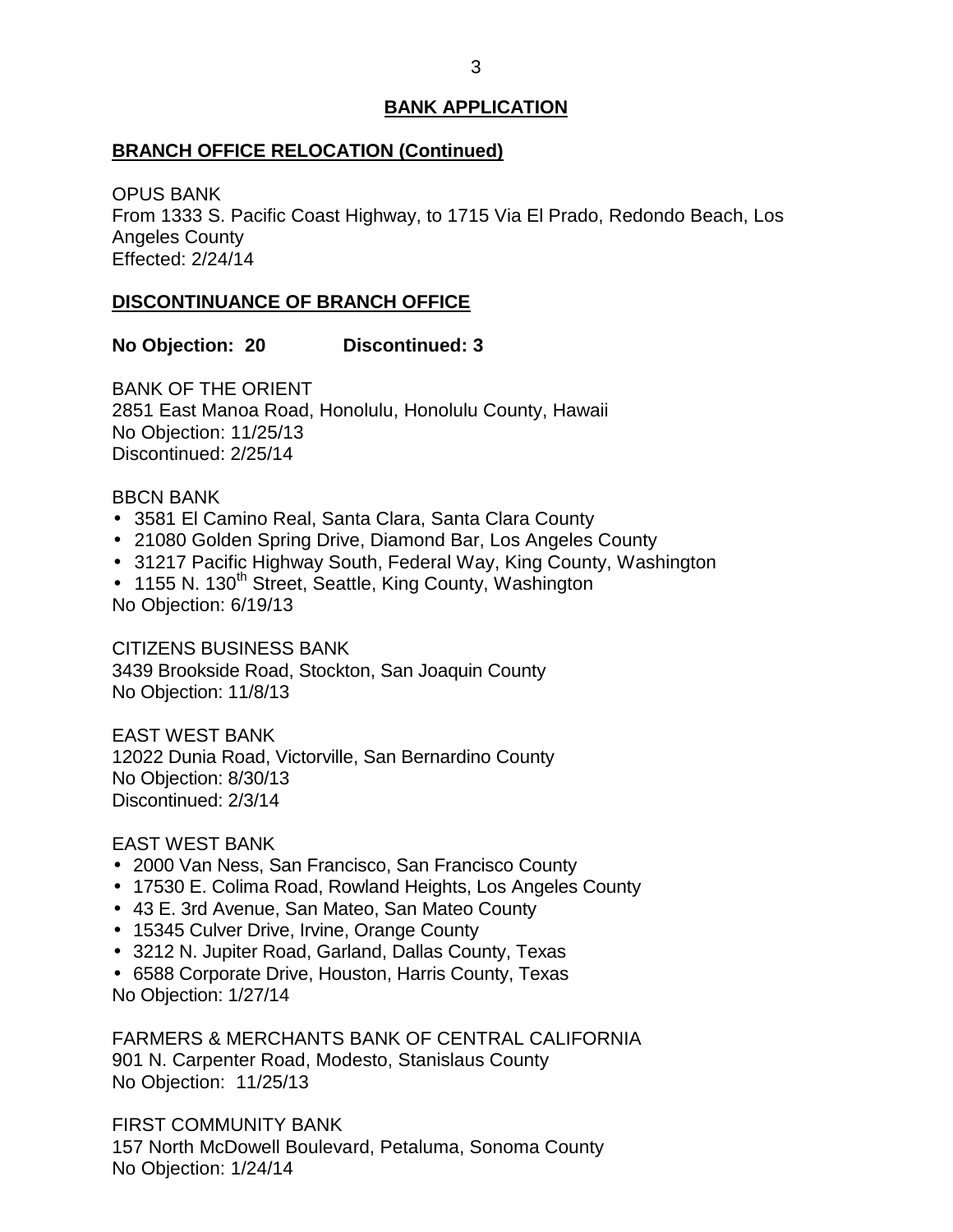#### <span id="page-4-0"></span>**DISCONTINUANCE OF BRANCH OFFICE (Continued)**

MANUFACTURERS BANK

 2855 E. Guasti Road, Ontario, San Bernardino County No Objection: 12/1/13 Discontinued: 2/28/14

TRI COUNTIES BANK

5075 Gosford Road, Bakersfield, Kern County

 6225 Colony Street, Bakersfield, Kern County No Objection: 10/25/13

 10037 Combie Road, Auburn, Nevada County TRI COUNTIES BANK No Objection: 11/1/13

 110 Hartnell Avenue, Redding, Shasta County TRI COUNTIES BANK No Objection: 1/27/14

WILSHIRE STATE BANK

- 14561 Red Hill Avenue, Tustin, Orange County
- 19036 Colima Road, Rowland Heights, Los Angeles County

 5254 Beach Boulevard, Buena Park, Orange County No Objection: 1/13/14

#### **DISCONTINUANCE OF FACILITY**

**Discontinued: 1** 

 5000 Executive Parkway, San Ramon, Contra Costa County FREMONT BANK Discontinued: 2/15/14

#### **PREMIUM FINANCE COMPANY APPLICATION**

## **NEW PREMIUM FINANCE COMPANY**

#### **Filed: 2 Approved: 3**

 BAIL PREMIUM FINANCING 9025 Wilshire Boulevard, Beverly Hills, Los Angeles Filed: 2/3/14

 DELTA PREMIUM FINANCING, INC. 660 Newport Center Drive, Newport Beach, Orange County Filed: 12/17/13 Approved: 2/5/14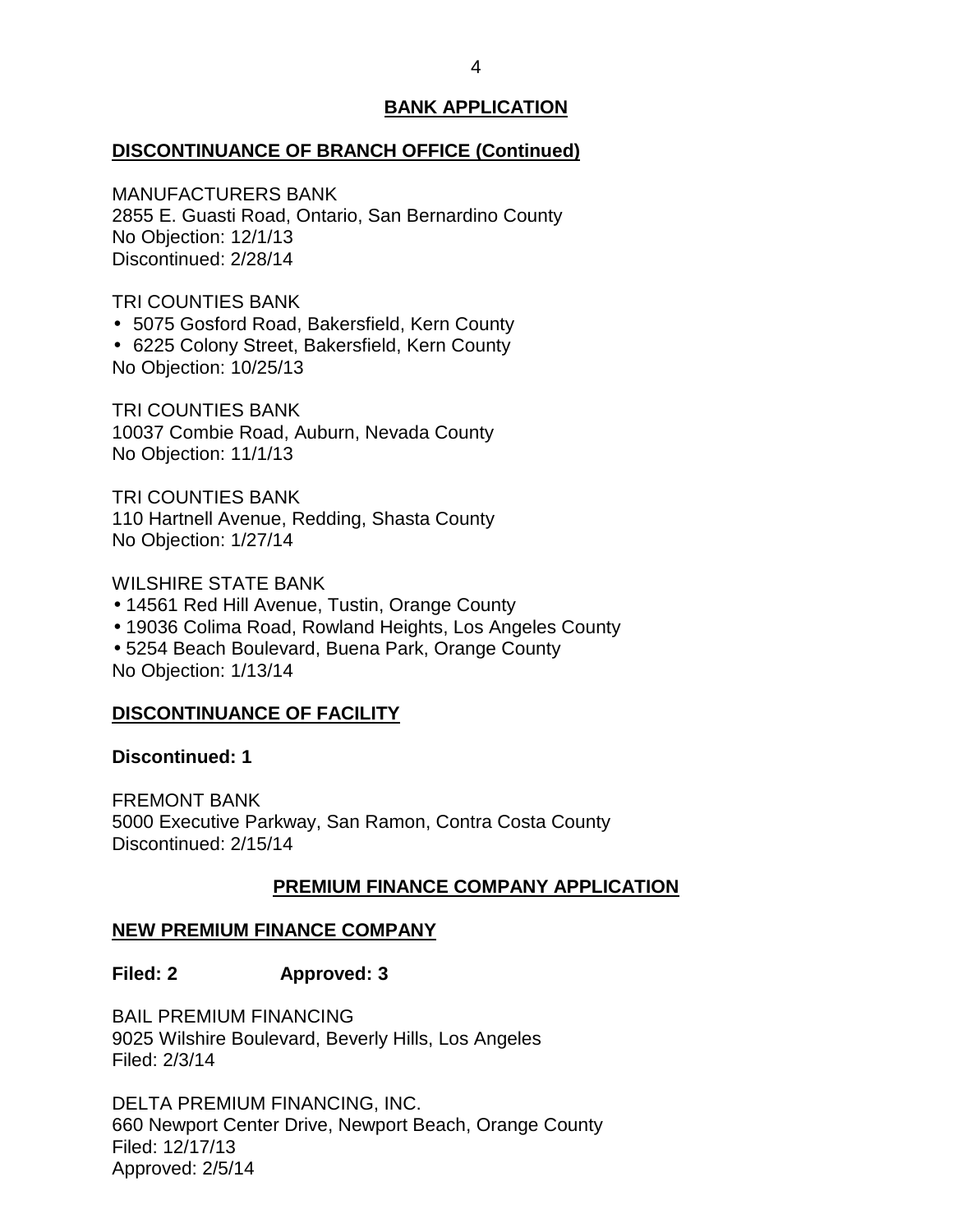# **PREMIUM FINANCE COMPANY APPLICATION**

# <span id="page-5-0"></span> **NEW PREMIUM FINANCE COMPANY (Continued)**

 6010 Commerce Boulevard, Rohnert Park, Sonoma County EVERGUARD FINANCIAL SERVICES OF CALIFORNIA, INC. Filed: 3/26/13 Approved: 4/23/13

 OMNISURE GROUP PFCA, INC. 818 West Seventh Street, Los Angeles, Los Angeles County Filed: 2/10/14 Approved: 2/24/14

 US PREMIUM FINANCE HOLDINGS, INC. 2201 Lakewood Boulevard, Long Beach, Los Angeles County Filed: 1/23/14

### **HEAD OFFICE RELOCATION**

#### **Effected: 2**

 From 3090 Independence Drive, to 2575 Collier Canyon Road, Livermore, Alameda NOVA FINANCIAL, INC. **County** Effected: 1/1/14

 TEPCO PREMIUM FINANCE OF CALIFORNIA,INC. From 1551 North Tustin Avenue, Santa Ana, to 925 Highland Pointe Drive, Roseville, Placer County Effected: 2/3/14

#### **VOLUNTARY SURRENDER OF LICENSE**

#### **Effected: 2**

 CREDIT SUISSE PREMIUM FINANCE CORPORATION Effected: 2/13/14

 ROCKRIDGE FINANCE CORPORATION Effected: 2/24/14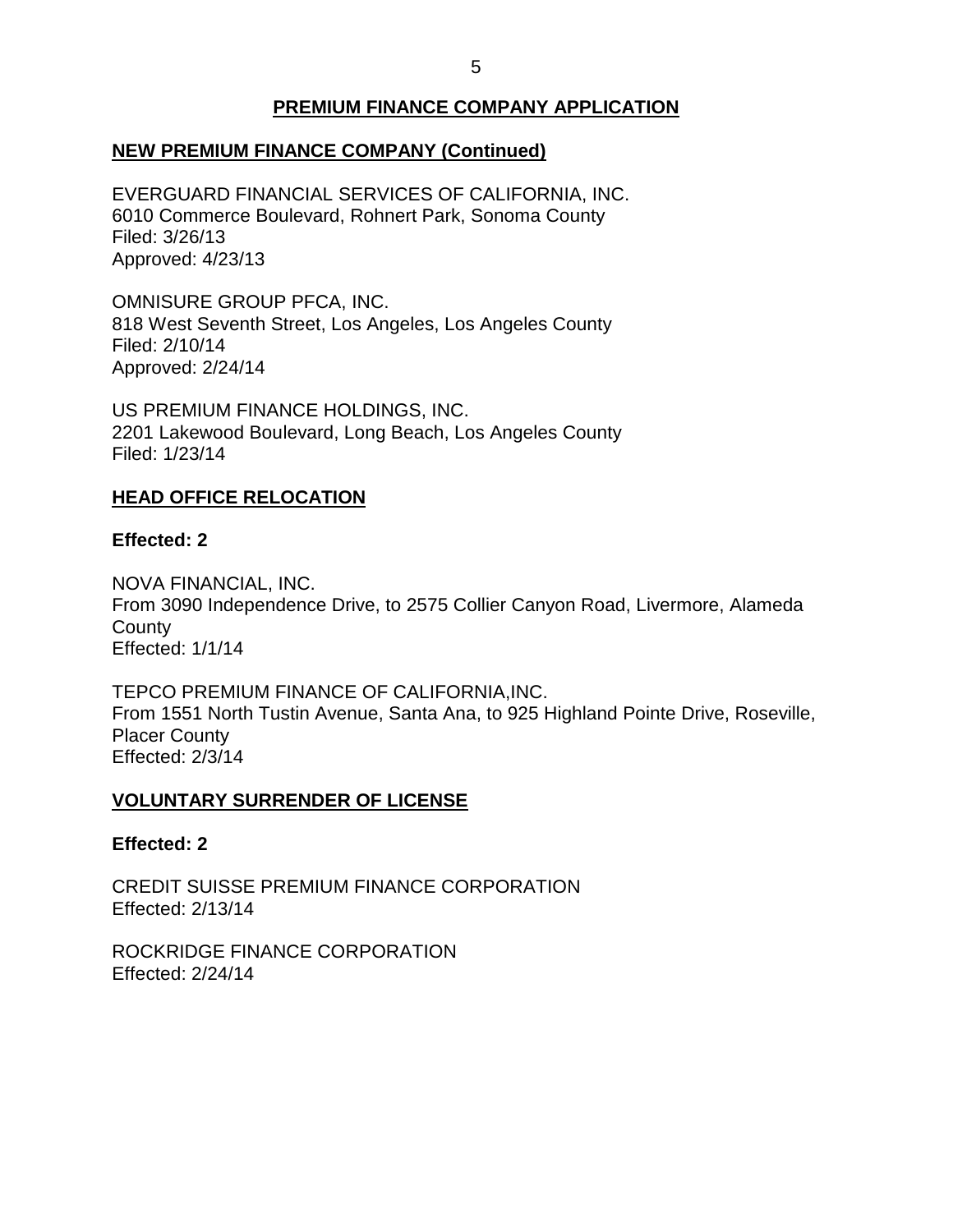# **TRUST COMPANY APPLICATION**

## <span id="page-6-0"></span>**ACQUISITION OF CONTROL**

### **Approved: 1**

 MARC J. REBBOAH, requests DBO's approval to acquire control of ENTERPRISE TRUST & INVESTMENT COMPANY Filed: 12/17/13 Approved: 2/21/14

# **FOREIGN (OTHER NATION) BANK APPLICATION**

### **NEW OFFICE**

### **Filed: 1 Approved: 1**

 City and County of Los Angeles (Representative Office) **Natixis** Filed: 2/11/14

 TAIPEI FUBON COMMERCIAL BANK CO., LTD. City of San Jose, County of Santa Clara (Representative Office) Filed: 11/18/13 Approved: 1/13/14

# **OFFICE RELOCATION**

#### **Effected: 1**

 CANADIAN IMPERIAL BANK OF COMMERCE From 6080 Center Drive, Los Angeles, to 4695 MacArthur Court, Newport Beach, Orange County Filed: 11/13/13 Approved: 12/23/13 Effected: 2/1/14

# **FOREIGN (OTHER STATE) BANK APPLICATION**

#### **NEW FACILITY**

| Filed: 1 | No Objection: 5 | Opened: 1 |
|----------|-----------------|-----------|
|----------|-----------------|-----------|

 Universal City Plaza, Universal City, Los Angeles County (Facility – Insured Industrial AMERICAN EXPRESS CENTURION BANK Bank) No Objection: 9/16/13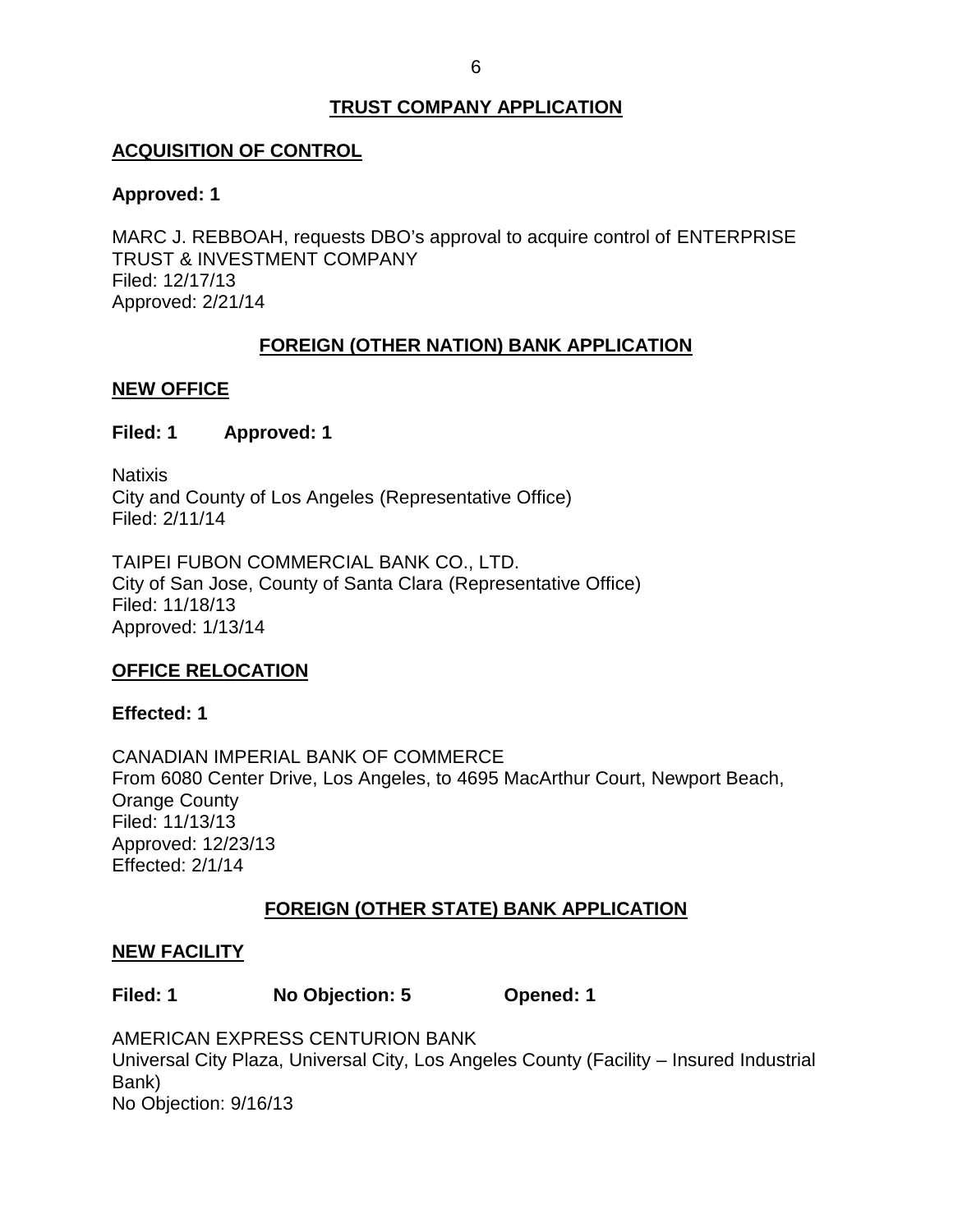# **FOREIGN (OTHER STATE) BANK APPLICATION**

# <span id="page-7-0"></span> **NEW FACILITY (Continued)**

BANK OF THE OZARKS

 1999 Avenue of the Stars, Century City, Los Angeles County (Facility – Insured Bank) No Objection: 1/10/14 Opened: 2/24/14

# RELIANCE TRUST COMPANY OF DELAWARE

 444 South Flower Street, Los Angeles, Los Angeles County (Facility – Uninsured Trust Company)

Filed: 3/18/13

UBS BANK USA

- 555 California Street, City of San Francisco, County of San Francisco (Facility Insured Bank)
- 2029 Century Park East, City of Century City, County of Los Angeles
- 301 East Ocean Boulevard, City of Long Beach, County of Los Angeles
- 725 S. Figueroa Street, City of Los Angeles, County of Los Angeles No Objection: 12/10/12

# **CREDIT UNION APPLICATION**

# **MERGER**

#### **Filed: 4**

 GOLDEN WEST CITIES FEDERAL CREDIT UNION, Garden Grove, to merge with and into, CREDIT UNION OF SOUTHERN CALIFORNIA, Brea Filed: 10/28/13

 NBC UNIVERSAL EMPLOYEES FEDERAL CREDIT UNION, Burbank, to merge with and into PREMIER AMERICA CREDIT UNION, Chatsworth Filed: 2/5/14

 NORTH HOLLYWOOD FEDERAL CREDIT UNION, North Hollywood, to merge with SOUTHERN CALIFORNIA POSTAL CREDIT UNION, Long Beach Filed: 1/14/14

 WESTSIDE EMPLOYEES FEDERAL CREDIT UNION, Santa Monica, to merge with and into, SOUTHLAND CREDIT UNION, Los Alamitos Filed: 1/23/14

# **CONVERSION TO STATE CHARTER**

#### **Filed: 1**

 COASTHILLS FEDERAL CREDIT UNION, Lompoc, to convert to a state-chartered credit union under the name COASTHILLS CREDIT UNION Filed: 1/24/14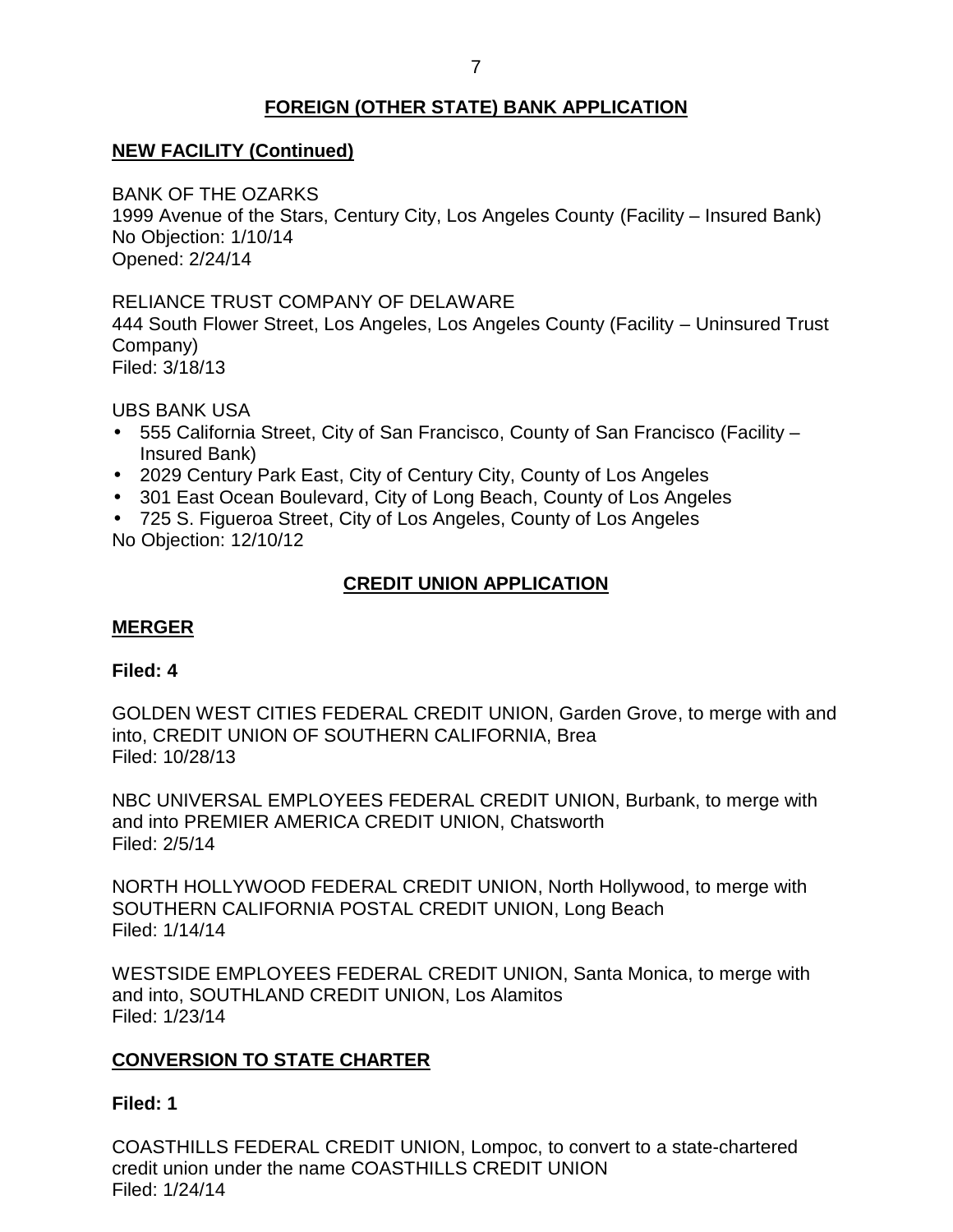#### **CREDIT UNION APPLICATION**

#### <span id="page-8-0"></span>**CHANGE OF NAME**

#### **Approved: 1**

 LOS ANGELES FIREMEN'S CREDIT UNION, to change its name to FIREFIGHTERS FIRST CREDIT UNION Filed: 1/15/14 Approved: 1/24/14

#### **MONEY TRANSMITTER APPLICATION**

#### **NEW TRANSMITTER**

**Filed: 6 Approved: 4** 

BANCBOX, INC. Filed: 12/3/13

 HSI USA INC., AKA HYPERWALLET Filed: 1/6/14

 INTUIT PAYROLL SERVICES, LLC Filed: 6/3/13

KUAPAY, INC. Filed: 5/24/13

LIBERTADCARD, INC. Filed: 5/13/11 Approved: 11/15/11

MONEYTUN LLC Filed: 1/6/14

OBOPAY, INC. Filed: 6/28/11 Approved: 9/19/12

 PAYMENTS SUB, INC. Filed: 8/27/13 Approved: 2/28/14